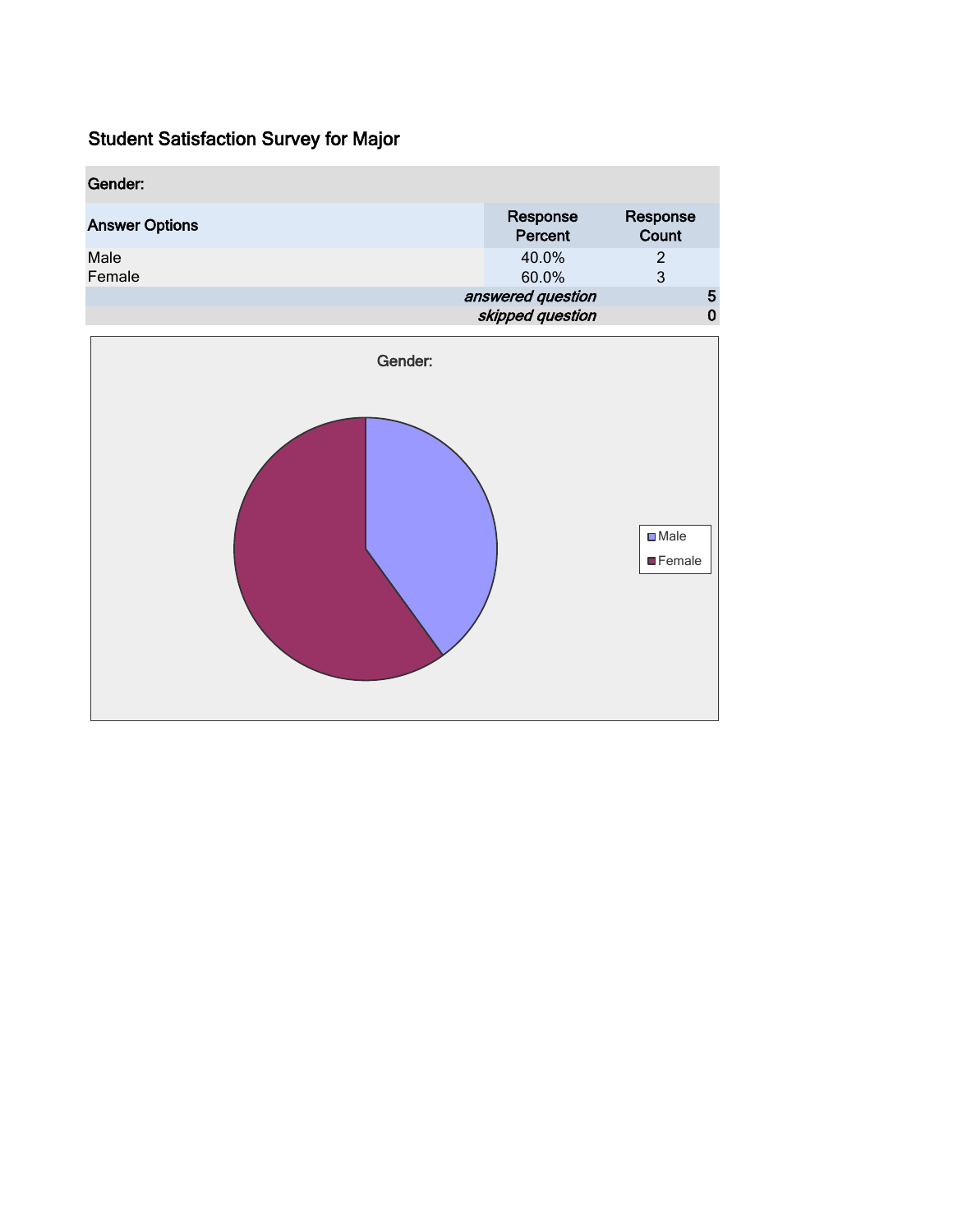| Campus:               |                     |                   |
|-----------------------|---------------------|-------------------|
| <b>Answer Options</b> | Response<br>Percent | Response<br>Count |
| National              | 100.0%              | 5                 |
| Chuuk                 | 0.0%                | 0                 |
| Kosrae                | 0.0%                | 0                 |
| Pohnpei               | 0.0%                | 0                 |
| Yap                   | 0.0%                | 0                 |
|                       | answered question   | 5                 |
|                       | skipped question    | 0                 |

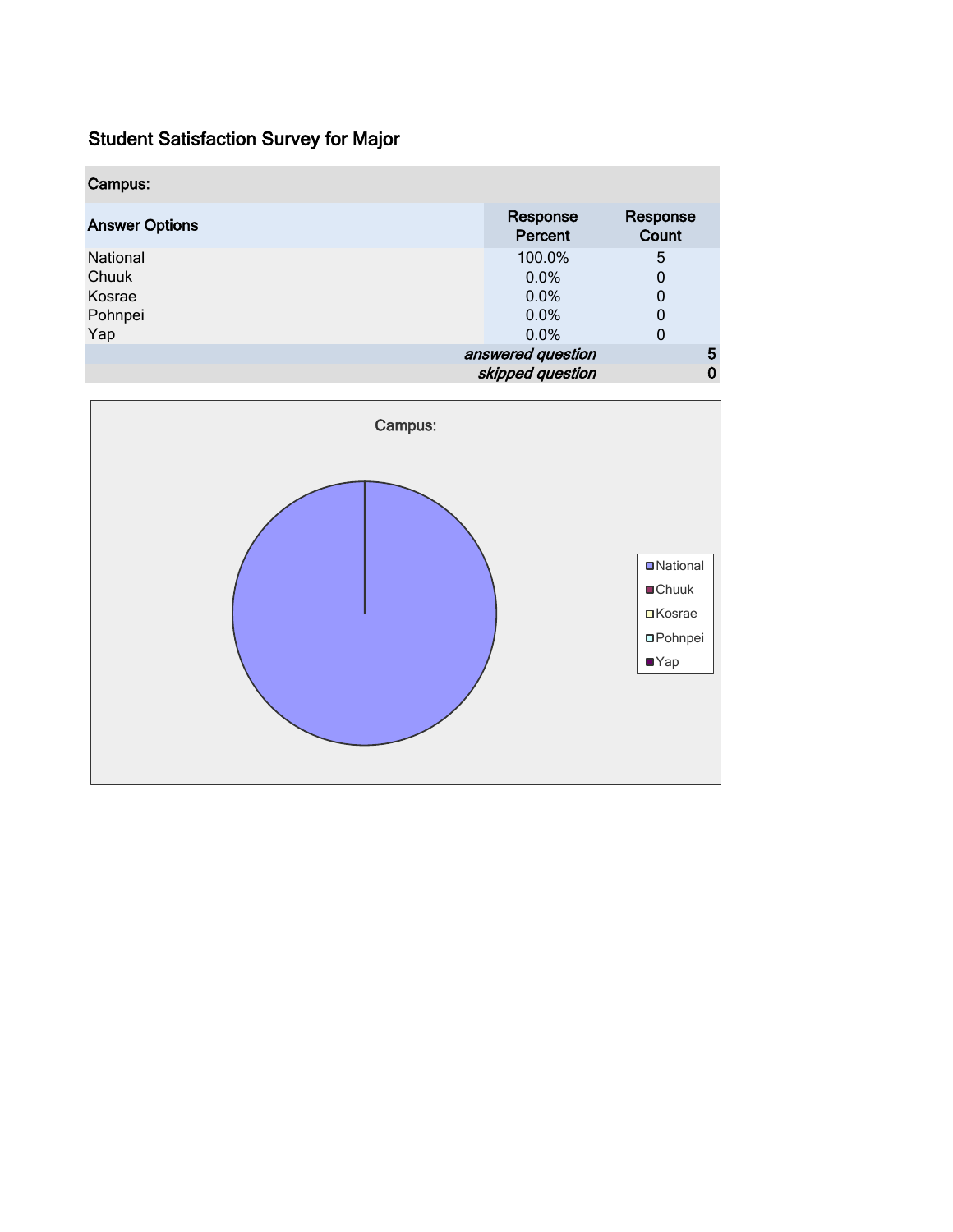| major:<br>Associate of Science (A.S.)                                     |                                                  |                                              |                                   |                                                     |                                              |                                                              |             |                             |                                                |                                                    |                          |                                      |                        |                                       |                        |
|---------------------------------------------------------------------------|--------------------------------------------------|----------------------------------------------|-----------------------------------|-----------------------------------------------------|----------------------------------------------|--------------------------------------------------------------|-------------|-----------------------------|------------------------------------------------|----------------------------------------------------|--------------------------|--------------------------------------|------------------------|---------------------------------------|------------------------|
| <b>Answer Options</b>                                                     | Ag. & Nat. Res.<br>Management                    | Agriculture                                  | <b>Business</b><br>Administration | Computer<br><b>Information</b><br><b>Systems</b>    | Hospitality and<br>Tourism<br>Management     | <b>Marine Science</b>                                        | Nursing     | <b>Public Health</b>        | <b>Teacher</b><br>Education<br>Elementary      | <b>Response Count</b>                              |                          |                                      |                        |                                       |                        |
| Majors:                                                                   | $\Omega$                                         | $\Omega$                                     | $\Omega$                          | $\Omega$                                            |                                              | $\Omega$                                                     | $\mathbf 0$ | $\Omega$                    | $\Omega$                                       | $\mathbf{0}$                                       |                          |                                      |                        |                                       |                        |
| Associate of Arts (A.A.)<br><b>Answer Options</b><br>Majors:              | <b>Health Career</b><br>Opportunities<br>Program | <b>Liberal Arts</b>                          | Micronesian<br><b>Studies</b>     | <b>Teacher</b><br>Preparation<br>$\Omega$           | <b>Response Count</b><br>$\overline{2}$      |                                                              |             |                             |                                                |                                                    |                          |                                      |                        |                                       |                        |
|                                                                           |                                                  |                                              |                                   |                                                     |                                              |                                                              |             |                             |                                                |                                                    |                          |                                      |                        |                                       |                        |
| Associate of Applied Science (A.A.S.)<br><b>Answer Options</b><br>Majors: | <b>Building</b><br>Technology<br>$\Omega$        | <b>Electronics</b><br>Technology<br>$\Omega$ | Telecommunicatio<br>m<br>$\Omega$ | <b>Response Count</b><br>$\Omega$                   |                                              |                                                              |             |                             |                                                |                                                    |                          |                                      |                        |                                       |                        |
| Certificate of Achievement (C.A.)                                         |                                                  |                                              |                                   |                                                     |                                              |                                                              |             |                             |                                                |                                                    |                          |                                      |                        |                                       |                        |
| <b>Answer Options</b>                                                     | <b>Agriculture and</b><br><b>Food Technology</b> | <b>Basic Public</b><br>Health                | Bookkeeping                       | <b>Building</b><br><b>Maintenance and</b><br>Repair | Cabinet<br><b>Making/Furniture</b><br>Making | <b>Career Education:</b><br><b>Motor Vehicle</b><br>Mechanic | Carpentry   | Construction<br>Electricity | Electronic<br>Engineering<br><b>Technology</b> | <b>Health Assistant</b><br><b>Training Program</b> | <b>Nursing Assistant</b> | Refrigerator and<br>Air Conditioning | Secretarial<br>Science | <b>Trial Counselor</b>                | <b>Response Count</b>  |
| Majors:                                                                   | $\Omega$                                         | $\Omega$                                     | $\Omega$                          | $\Omega$                                            | $\Omega$                                     | $\sqrt{ }$                                                   | $\Omega$    | $\Omega$                    | $\Omega$                                       | $\Omega$                                           | $\Omega$                 | $\Omega$                             | $\Omega$               | 5                                     | 5                      |
| Third-Year Certificate (T.Y.C)<br><b>Answer Options</b>                   | Accounting                                       | <b>General Business</b>                      | <b>Public Health</b>              | Teacher<br><b>Preparation</b><br>Elementary         | <b>Response Count</b>                        |                                                              |             |                             |                                                |                                                    |                          |                                      |                        |                                       |                        |
| Majors:                                                                   | $\mathbf{0}$                                     | $\Omega$                                     | $\Omega$                          | $\Omega$                                            | $\overline{0}$                               |                                                              |             |                             |                                                |                                                    |                          |                                      |                        |                                       |                        |
| Bachelor of Arts (B.A.)<br><b>Answer Options</b><br>Majors:               | Elementary<br>Education<br>$\Omega$              | <b>Response Count</b><br>$\Omega$            |                                   |                                                     |                                              |                                                              |             |                             |                                                |                                                    |                          |                                      |                        |                                       |                        |
|                                                                           |                                                  |                                              |                                   |                                                     |                                              |                                                              |             |                             |                                                |                                                    |                          |                                      |                        |                                       | <b>Question Totals</b> |
|                                                                           |                                                  |                                              |                                   |                                                     |                                              |                                                              |             |                             |                                                |                                                    |                          |                                      |                        | answered question<br>skipped question | а<br>$\mathbf 0$       |
|                                                                           |                                                  |                                              |                                   |                                                     |                                              |                                                              |             |                             |                                                |                                                    |                          |                                      |                        |                                       |                        |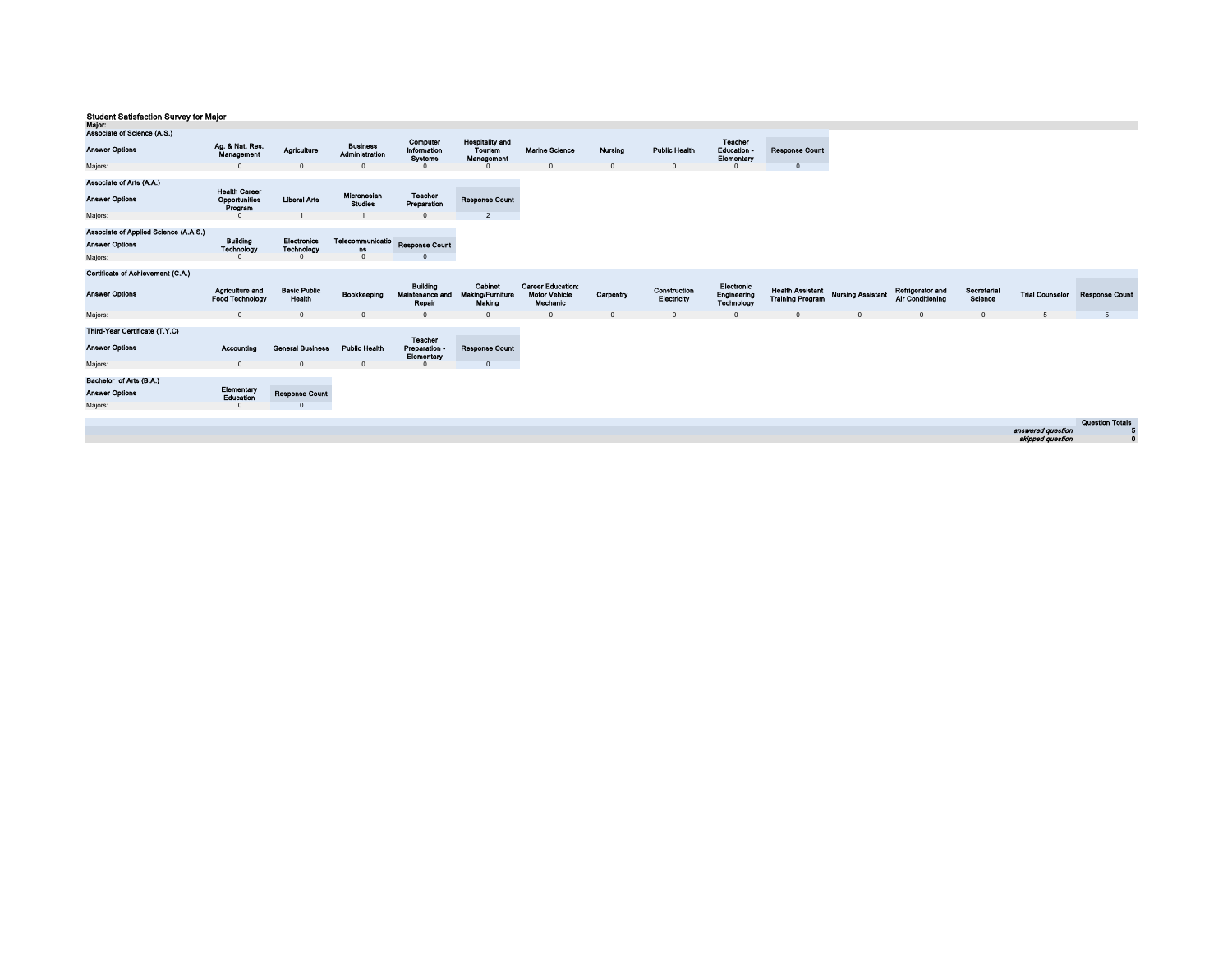| <b>State of Origin:</b> |                     |                   |  |  |  |
|-------------------------|---------------------|-------------------|--|--|--|
| <b>Answer Options</b>   | Response<br>Percent | Response<br>Count |  |  |  |
| Chuuk                   | 0.0%                | 0                 |  |  |  |
| Kosrae                  | 0.0%                | 0                 |  |  |  |
| Pohnpei                 | 100.0%              | 5                 |  |  |  |
| Yap                     | $0.0\%$             | 0                 |  |  |  |
| Other (please specify)  |                     | 0                 |  |  |  |
|                         | answered question   |                   |  |  |  |
| skipped question        |                     |                   |  |  |  |